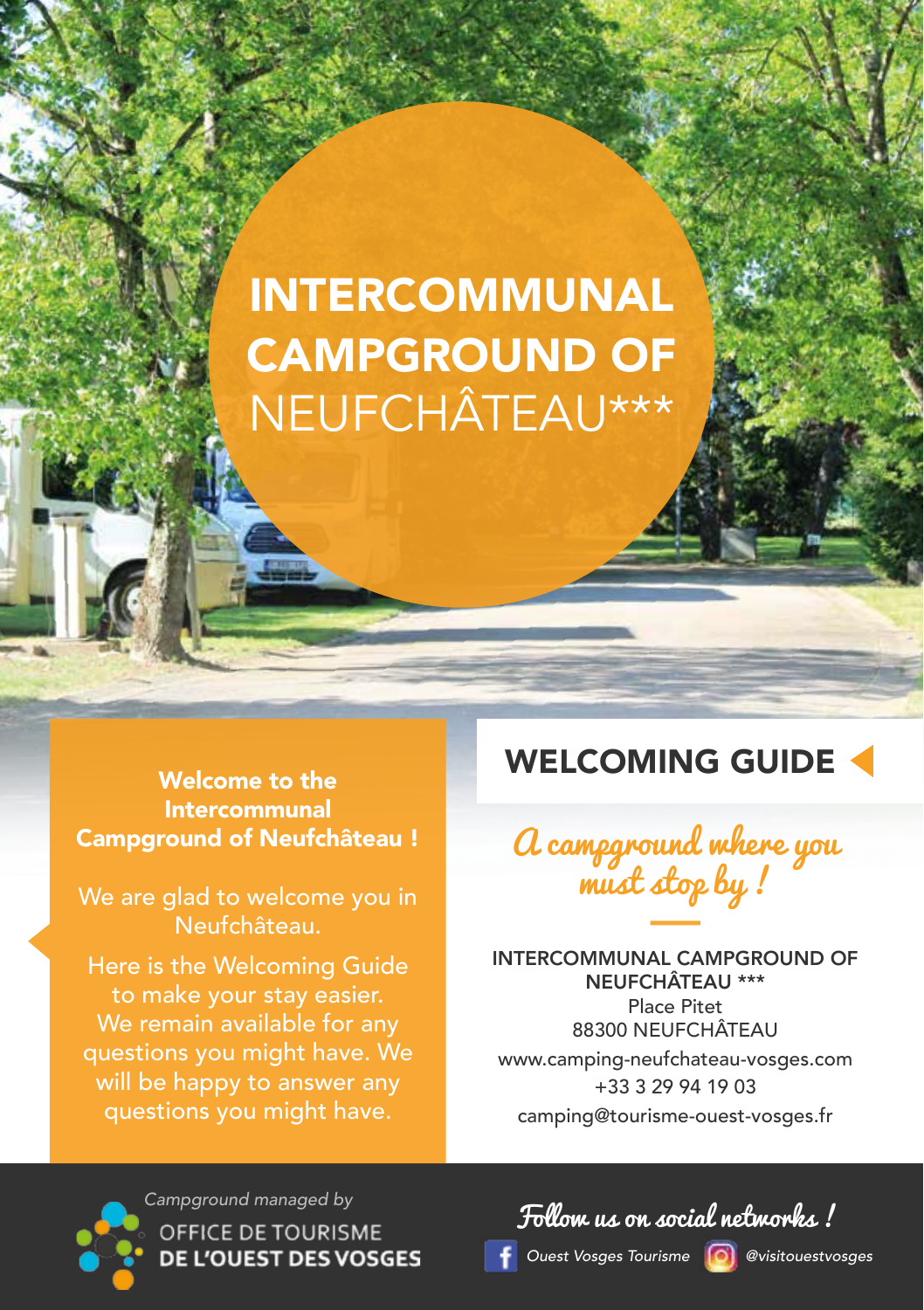# Summary

### 1. Helpful information...............................p.1

**Reception** The shop Available services Mail box Let's be green ! Bathrooms Prices Emergency and useful phone numbers

### **HELPFUL INFORMATION**

### **RECEPTION**

### The reception is open 7 days a week.

- Low season : April/May/June/September – from 8:30am to 9:30am and from 5:00pm to 8:00pm.

- High season : July/August – from 8:30am to 9:30am and from 5:00pm to 9:00pm.

Contact the Tourist Office if you need information outside of the office hours at **+33 3 29 94 10 95**.

We place all tourist information regarding all activities in the Western Vosges at your disposal such as maps, guides, city maps and the Pass Lorraine card (free card which provides lots of benefits in several touristic sites).

Free Wifi is available upon request to an access code.

### THE SHOP

We offer a variety of locally made products like post card, locally grown food, regional specialities…

To provide you the best stay, our shelves are filled with **everyday items** you might need :

- Tissue, paper towel, toilet paper, cotton,
- Water, fruit juices
- Others.



### AVAILABLE SERVICES

Every night, you can order bread or pastries asking the receptionist. Our baker partner will deliver your order directly in the campgroung the next day from 8:30am.



You can also enjoy our **Coffee/Tea Nespresso®** machine.

We just require a photo ID which will have to be surrendered in exchange for a hairdryers, an iron and an iron table, power adapters.



 $\blacksquare$  1 ) and 2 is the contract of  $\blacksquare$ 

Have a pleasant moment of sharing around a good meal, thanks to our convivial space and its connected plancha (works thanks to a free mobile application). In free service, you can prepare the best grills and vegetables!

A self-service area with aromatic plants is available. Then you will enjoy refining your dishes !

When you want to enjoy the **swimming pool**, we can offer a voucher to benefit from preferential prices:

| Admission                       | <b>Free</b> |
|---------------------------------|-------------|
| Package with Sauna - Steam room | 4,70 €      |

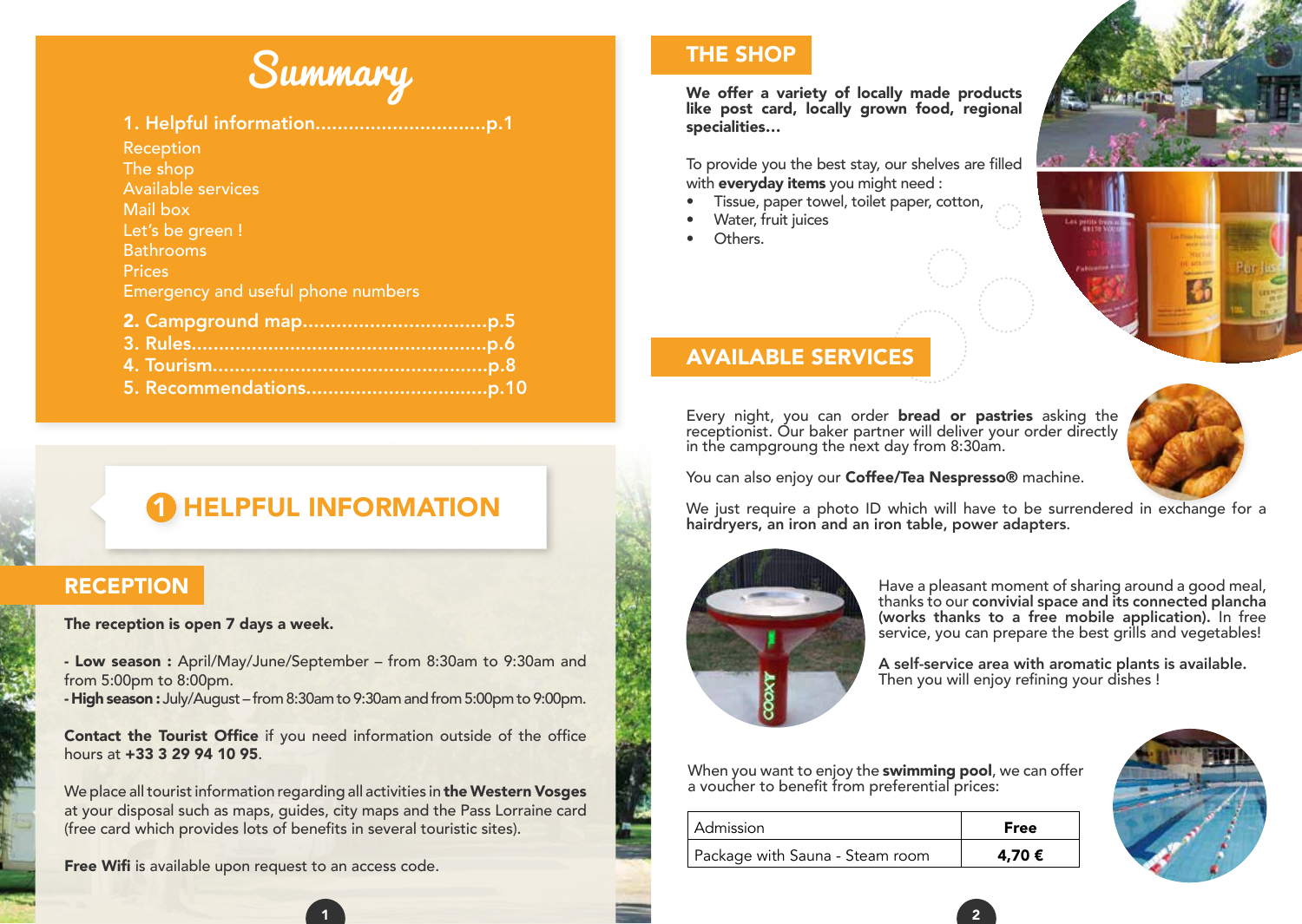### MAIL BOXES

In case where the receptionist is not here, feel free to report any requests, claims, suggestions or other inquiries concerning your stay by putting them in the available mail box.

All requests will be considered as soon as possible.

Also we would appreciate if you can take few minutes to fill in our satisfaction survey given at your arrival.

### LET'S BE GREEN !



Use different containers to sort your waste :

- Household waste
- **Recycling**
- Glass

As each country and area has their own waste sorting rules, instructions are displayed to help you sort your waste.

### BATHROOMS

- **Showers**
- **Toilets**
- Sinks
- Washing machine (coins on sale at the office)
- Tumble-dryer (coins on sale at the office)

| <b>PRICES</b>                                                             | Low season<br>April/May/June/<br>September | <b>High season</b><br>July/August |  |  |
|---------------------------------------------------------------------------|--------------------------------------------|-----------------------------------|--|--|
| <b>FIXED PRICES</b>                                                       |                                            |                                   |  |  |
| Tent only - 1 person                                                      | 7,00€                                      | 9,00€                             |  |  |
| Package including tent and car/motorcycle -<br>1 person                   | 8,00€                                      | 10,00€                            |  |  |
| Tent only - 2 people maximum                                              | 12,00€                                     | 14,00€                            |  |  |
| Package tipi tent - 1 person                                              | 12,00€                                     | 14,00€                            |  |  |
| Package tipi tent - 2 people maximum                                      | 15,00€                                     | 17,00€                            |  |  |
| Camper - 2 people maximum                                                 | 16,00€                                     | 18,00€                            |  |  |
| Package including tent/caravan and car/mo-<br>torcycle - 2 people maximum | 16,00€                                     | 18,00€                            |  |  |
| <b>EXTRA</b>                                                              |                                            |                                   |  |  |
| Washing machine coin                                                      | 2,00€                                      | 2,00€                             |  |  |
| Tumble-dryer coin                                                         | 2,00€                                      | 2,00€                             |  |  |
| Additional person 8 years old and more                                    | 3,00€                                      | 3,00€                             |  |  |
| Additional person less than 8 years old                                   | <b>Free</b>                                | <b>Free</b>                       |  |  |
| Additional car                                                            | 3,00€                                      | 3,00€                             |  |  |
| Additional motorcycle                                                     | 1,50€                                      | 1,50€                             |  |  |
| Pets                                                                      | <b>Free</b>                                | <b>Free</b>                       |  |  |
| <b>Bikes</b>                                                              | <b>Free</b>                                | <b>Free</b>                       |  |  |
| Campsite only                                                             | 2,00€                                      | 3,00€                             |  |  |
| Tourist tax per person<br>18 years old and more                           | 0,40€                                      | 0,40€                             |  |  |

### EMERGENCY AND USEFUL PHONE NUMBERS

• Reception : +33 3 29 94 19 03

3 4

• Tourist Office : +33 3 29 94 10 95

Emergency phone number (outside of the reception business hours) :

+33 6 74 12 77 47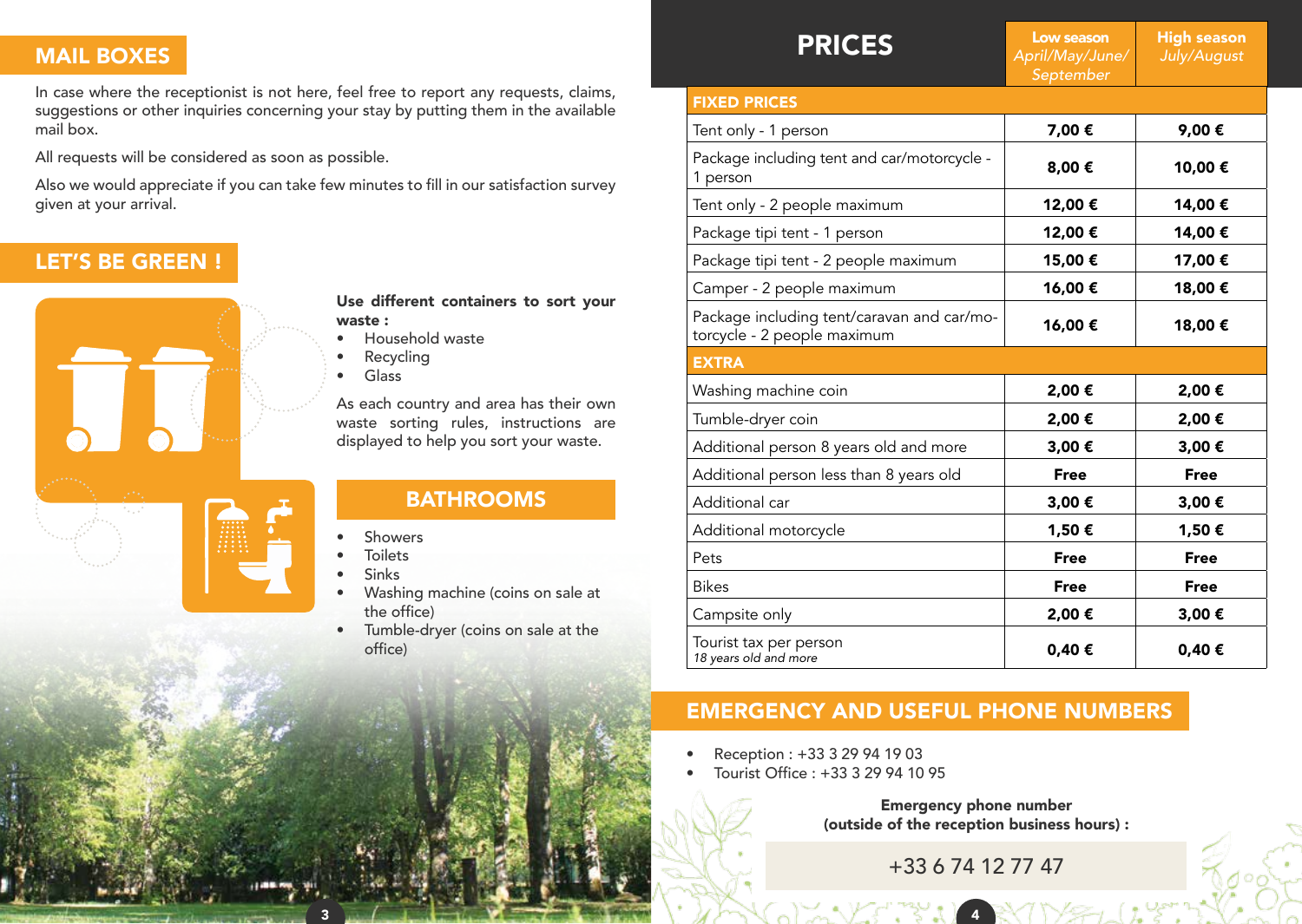## **2 CAMPGROUND** MAP 3 RULES



### I. HOW TO REGISTER AND FEES INSTRUCTIONS

After arrival you must check-in at the reception (business hours above). Fees are due after arrival and are based on the number of nights you stay.

You can either pay :

- By cash
- By debit or credit card

### We do not accept checks

### II. DRESSCODE / BEHAVIOR

Act respectfully toward other campers is mandatory.

- You must wear decent clothes
- You must be quiet from 10:00pm to 6:00am

### III. KEEP THE CAMPGROUND CLEAN

Water fountains, laundry trays, sinks, showers, restrooms are available. All campers must keep these facilities clean.

Try to be green by sorting your waste. You can find different containers recycle glass, paper, and plastic bottles.

Pour waste waters apart from the provided area is prohibited, especially next to the trees.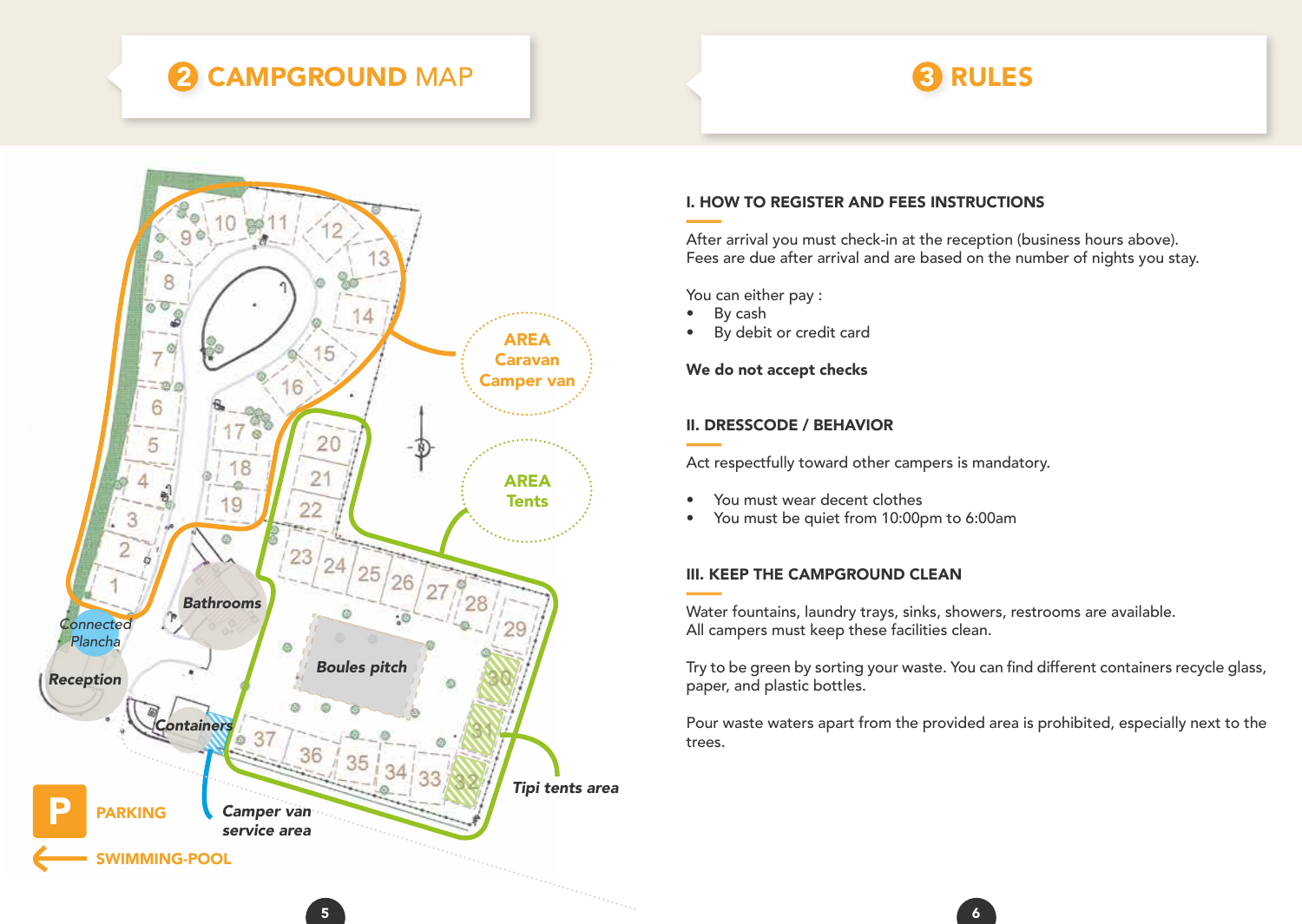### IV. PETS (DOGS-CATS)

We accept your pets. However :

- Keep them unleash while walking
- They should not bother other campers at any time

### V. TREES

Damage trees is totally forbidden; neither cut off branches nor nailed trunks.

### VI. FIRES

Barbecues are allowed but campfires are prohibited.

### VII. VEHICULES

Low speed is required while driving inside the campground. You must follow the displayed instructions.

Parking ban on the paths.

Riding a bike is allowed only on the provided paths.

### VIII. REQUESTS

We will not be responsible in case of damages, thefts, any other wrongdoings occurred inside the campground. However we will take in consideration any suggestions.

## **4 TOURISM AND ACTIVITIES**

### TOURISM : WESTERN VOSGES

### Nature, history, local specialities, Let's discover the Western Vosges !



### *NEUFCHÂTEAU – AMONG THE 100 VOTED MOST BEAUTIFUL TOWNS OF FRANCE*

Discover the city labeled Site Patrimonial Remarquable ! Sightseeings : Joan of Arc town square, church St-Christophe, church St-Nicolas, private hotels, the chapel of the hôpital du Saint-Esprit, the Italian-style ancient theater Scala or the staircase from the Renaissance. During summer, you can enjoy the Estivales events planned by the Tourist Office with animations, guided tours, visit of the churches and private hotels.

### *GRAND LA GALLO-ROMAINE*

The amphitheatre located at Grand is one of the largest monument from the Roman Empire. The mosaïc (232 m2 / 2.497ft<sup>2</sup>), is referred as the biggest one in Europe ! Advantage for the kids – free game booklet



### *ART OF FURNITURE*

The Western Vosges is known as the seat capital ! Discover who are involved in making an heritage still alive; they are also the suppliers of palaces !

### *FORT OF RIDDLES'*

With family or friends... discover the 19th century fortification. The mascot called Ludo will be part of the game to make you enjoy all the activities. Explore several galleries and rooms to find the clues and solve the riddle. Entertainment for young and old.



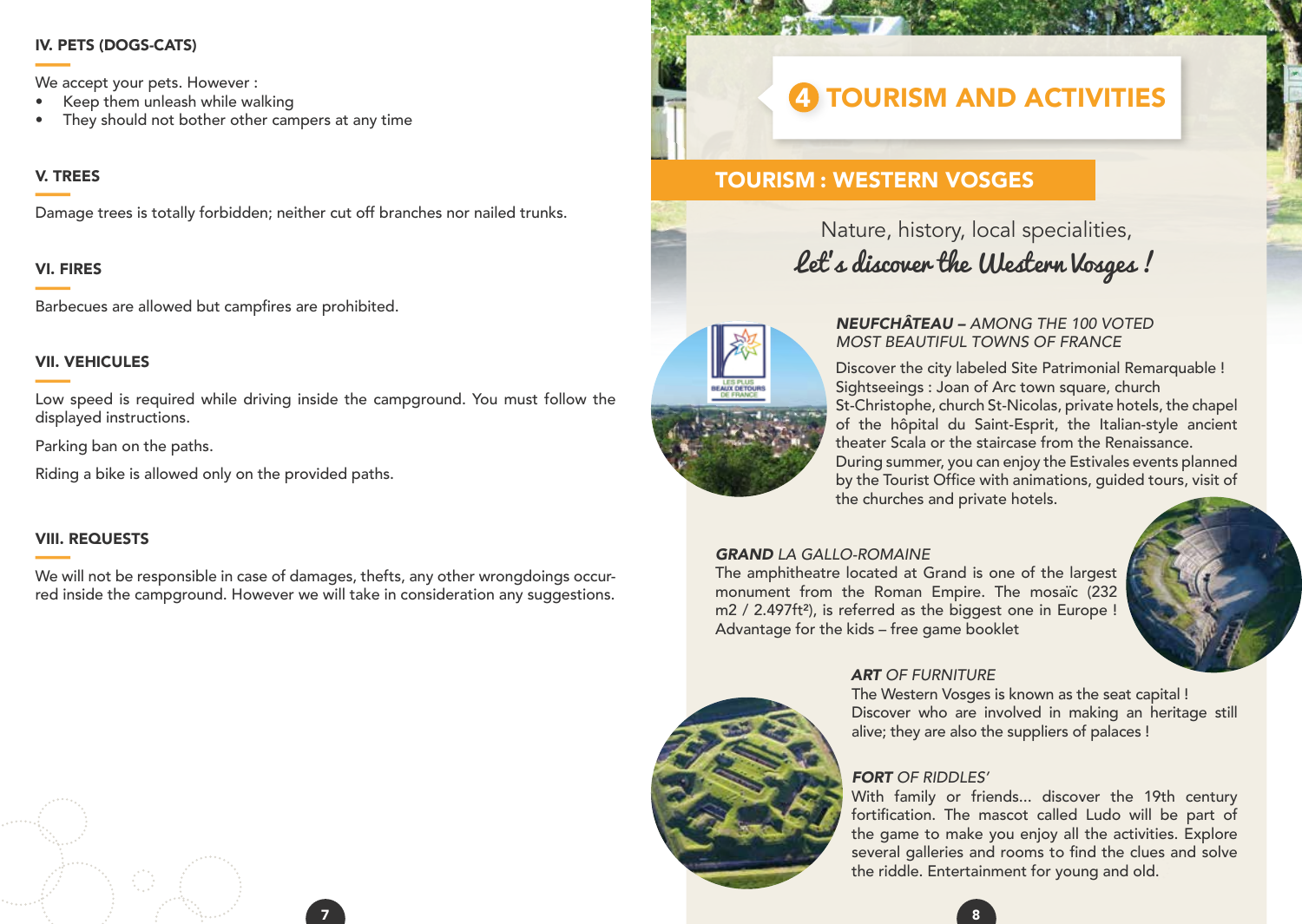#### *DOMREMY-LA-PUCELLE*

Joan of Arc, who contributed to achieve the French Realm, was born is this little town. To learn more about a common girl with an extraordinary destiny, visit her home and the museum "Visages de Jehanne" dedicated to the Middle Age and the Basilica Saint-Joan of Arc.

### *NATURE*

The Western Vosges have an exceptional environment :

lawn and calcareous grassland, fauna and flora whith a wealth of different kinds of orchids and butterflies !

### **ACTIVITIES**

### *HIKES*

Hike or bike in an area full of lovely landscapes and historical sightseeings. If needed, both guides of walks and hikes, and Topoguide of the Western Vosges are available to help you find the spot you will like the most. Trails are also available on your smartphone with the app Cirkwi.



### *SPORT, LEASURE & CULTURE*

Sport, leasure, culture... In the Western Vosges young and old can have fun. Click on the Cultural Events section of our website to check on the events.

### *EUROVELO 19 - LA MEUSE A VELO*

A worthwhile trail ! La Meuse à Vélo is an internationalknown trail to bike. It connects the source of la Meuse River, located on the Langres plateau, to her mouth

located in Rotterdam (Netherlands). Feel comfortable asking the brochure to know all the different stops.

### *NOT FAR*

- Mont-lès-Neufchâteau : 5 km (3,1 miles)
- Liffol-le-Grand : 10 km (6,2 miles) • Domremy-la-Pucelle : 11 km (6,8 miles)
- Grand  $\cdot$  20 km (12,4 miles)
- Contrexéville : 29 km (18 miles)
- Vittel : 32 km (20 miles)
- Vaucouleurs : 31 km (19,2 miles)
- Mirecourt : 40 km (25 miles)
- Nancy : 62 km (38,5 miles)
- Epinal : 72 km (44,7 miles)
- Gerardmer : 120 km (74,5 miles)
- 

## **RECOMMENDATIONS**

### **BAKERIES**

• Boulangerie Pâtisserie Chocolaterie la Néocastrienne

(350 m / 393 feet) 16 quai Jean Moulin – 88300 NEUFCHÂTEAU *Open from Monday to Saturday from 6:30am to 7:15pm*

• Boulangerie Pâtisserie Chocolaterie Blondot (750 m / 0,4 miles) 65 rue Saint-Jean – 88300 NEUFCHÂTEAU

*Open from Monday to Saturday from 6:30am to 7:00pm*

• Boulangerie Pâtisserie Chocolaterie Bastien (800 m / 0,5 miles) 32 rue Saint-Jean – 88300 NEUFCHÂTEAU

*Open from Tuesday to Saturday from 6:30am to 7:30pm. Sunday from 6:30am to 1:00pm*

• Boulangerie La Pétrisane

(2,1 km / 1,3 miles) 874 avenue Division Leclerc 88300 NEUFCHÂTEAU

*Open from Tuesday to Sunday from 6:00am to 7:30pm*

### • Boulangerie au Piot Moulin

(2,1 km / 13 miles) 920 avenue de la Division Leclerc 88300 NEUFCHÂTEAU

*Open from Monday to Saturday from 7:00am to 7:00pm*

### **SHOPS**

### Boutiques in the centre-ville

Cycles Vosges Evasion, clothing shops, jewelleries… (you can easily walk to there). *Rue de France, rue Kennedy and rue Saint-Jean - 88300 NEUFCHÂTEAU*

### GROCERIES STORES

#### Match (1 km / 0,6 miles) 67 avenue du Général de Gaulle 88300 NEUFCHÂTEAU

*Open from Monday to Saturday from 8:00am to 7:30pm and from 8:30am to 12:45pm on Sunday*

#### • Intermarché (1,8 km / 1,1 miles) 750 rue Paul Melin – 88300 NEUFCHÂTEAU

*Open from Monday to Friday from 9:00am to 7:30pm, from 8:30am to 6:30pm on Saturday and from 9:00am to 12:00pm on Sunday*

• Aldi  $(1.9 \text{ km} / 1.2 \text{ miles})$ 805 rue Paul Melin – 88300 NEUFCHÂTEAU *Open from Monday to Saturday from 8:30am to 8:00pm*

### $\text{Lidl}$  (2,7 km / 1,7 miles) 930 avenue de la Division Leclerc 88300 NEUFCHÂTEAU

*Open from Monday to Saturday from 8:30am to 8:00pm*

#### $\bullet$  E-Leclerc (2.9 km / 1.8 miles) 1273 avenue de la Division Leclerc 88300 NEUFCHÂTEAU

*Open from Monday to Saturday from 9:00am to 7:15pm (from 9:00am to 8:00pm on Friday)*

#### • **Mall** (you may have to drive to access)

Chaussea, Gémo, Intersport, Plein Ciel, Gifi, Action, Magasin Vert, Brico Cash… *ZAE du Champ Le roi – 88300 NEUFCHÂTEAU*